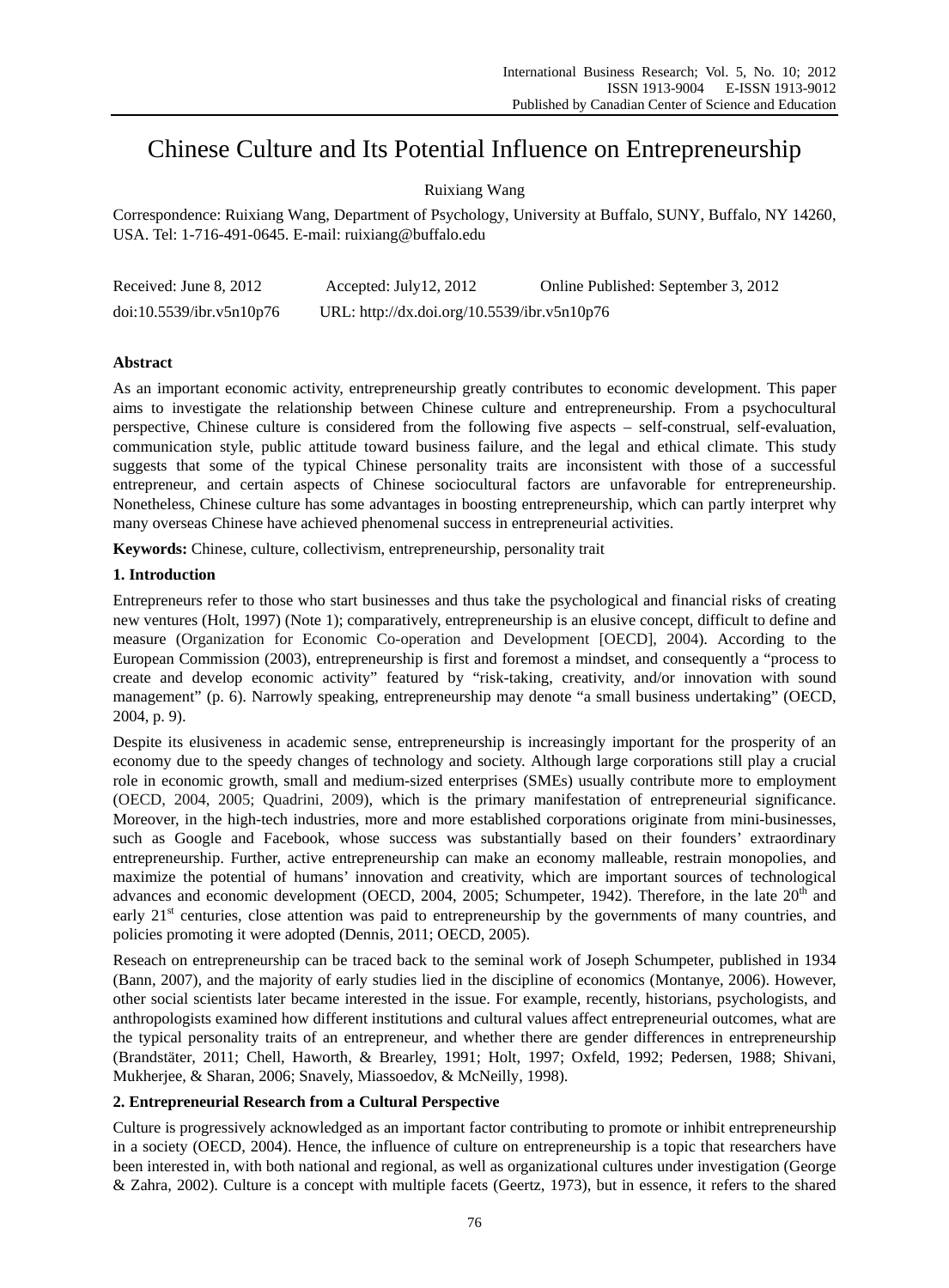and enduring set of values, beliefs, and attitudes in a nation, region, or organization (George & Zahra, 2002; Hayton, George, & Zahra, 2002; Hofstede, 2001). This paper concentrates on the level of national culture (Note 2), and inquires into the influence that national cultures exert over entrepreneurship.

Researchers have studied the characteristics of entrepreneurs from different cultures, in contrast with those of non-entrepreneurs; results suggest that entrepreneurs have much in common, regardless of culture. For instance, McGrath and MacMilla (1992) surveyed over 700 entrepreneurs in nine countries, and found that they had some common traits, such as being innovative, proactive, and aggressive. Likewise, McGrath, MacMillan, and Scheinberg (1992) analyzed responses from 1,217 entrepreneurs and 1,206 non-entrepreneurs in eight countries, and found that the two groups differed consistently, independent of culture, in terms of some important attitudes they held. It seems that entrepreneurs are "outliers" of a culture, and they emerge because they are extraordinary. Thus, some psychologists make efforts to seek culture-neutral personality traits of entrepreneurs. For example, according to Brandstäter (2011), a typical entrepreneur has the following five characteristics: "initiating a life of self-determination and independence, finding new opportunities and ways of structuring and developing the enterprise, (being) hard-working and persistent in goal striving, establishing a social network, and taking the risk of failure" (p. 223).

The aforementioned findings have their merits. However, it should be noted that successful entrepreneurs must be both "willing" and "able" to be engaged in entrepreneurial activities. Entrepreneurs themselves might be outliers, but they have to work in a context shared with others. Therefore, it is impossible for them to be immune to the culture. Moreover, entrepreneurs have developed in a particular culture, and they are more or less shaped by the unique features of the culture. Accordingly, it is necessary to investigate the relationship between national culture and entrepreneurship. As such, I introduce some typical cross-cultural entrepreneurial studies as follows.

Hofstede's (1980, 2001) theory of cultural dimensions provides a good taxonomy to differentiate national cultures in terms of people's values and behavioral preferences, especially in business organizations. Therefore, the theory is often employed in cross-cultural research on entrepreneurship (Hayton et al., 2002). Recently, Hofstede updated his theory; thus far, he and his colleagues have recognized six cultural dimensions – *power distance*, *uncertainty avoidance*, *individualism vs. collectivism*, *masculinity vs. femininity*, *long-term vs. short-term orientation*, and *indulgence vs. restraint* (Hofstede, Hofstede, & Minkov, 2010); the first four dimensions are frequently studied in the literature on entrepreneurship (Hayton et al., 2002). Researchers have repeatedly hypothesized that cultures facilitating entrepreneurship score high in individualism, low in uncertainty avoidance, low in power distance, and high in masculinity (Hayton et al., 2002). Shane's (1992) study partly corroborated the hypotheses, suggesting that the degree of individualism is positively correlated, and that of power distance negatively correlated with the national innovation rate, an indicator closely associated with entrepreneurship.

Besides employing Hofstede's theory, investigators have also explored the relationship between entrepreneurship and cultural values and beliefs with regard to such dimensions as the need for achievement, the need for autonomy, and self-efficacy. For instance, Shane, Kolvereid, and Westhead's (1991) study indicates that the following four dimensions underlie starting a new business: recognition of achievement, independence from others, learning and development, and roles; emphasis placed on each of the underlying dimensions varies systematically across countries. Moreover, researchers have compared responses of individuals from different countries regarding perceptions of traits that are supposedly associated with entrepreneurial motivation. For example, Thomas and Mueller (2000) inquired into people's perceptions of entrepreneurs' four traits – innovativeness, locus of control, risk-taking propensity, and energy level. Results suggest that, consistent with McGrath and MacMilla (1992), no cultural difference exists concerning perceptions of entrepreneurs' innovativeness, whereas there are significant variances with respect to the other three traits.

A large-scale survey about public attitudes towards entrepreneurship was conducted in 2009 by Flash Eurobarometer (2009), the Gallup Organization, which covered 36 countries, including 27 Europe Union (EU) member states, the U.S., and three Asian countries – China, Japan, and South Korea. The survey collected a wide range of data regarding public attitudes over such issues as entrepreneurial careers, entrepreneurial education, risk-taking, and business failure. Some interesting findings arose. For instance, entrepreneurs had a better image in the U.S. than in the EU and China. American respondents were more likely than their EU and Chinese counterparts to say that they were risk-takers and liked competition. Additionally, entrepreneurs were rated favorably, compared to other professional classes, by 40%, 49%, and 73% of Chinese, EU, and the U.S. respondents, respectively. Such public attitudes shape an "entrepreneurial culture," which plays a crucial role in such things as people's entrepreneurial career preference; tendency to provide support for business start-ups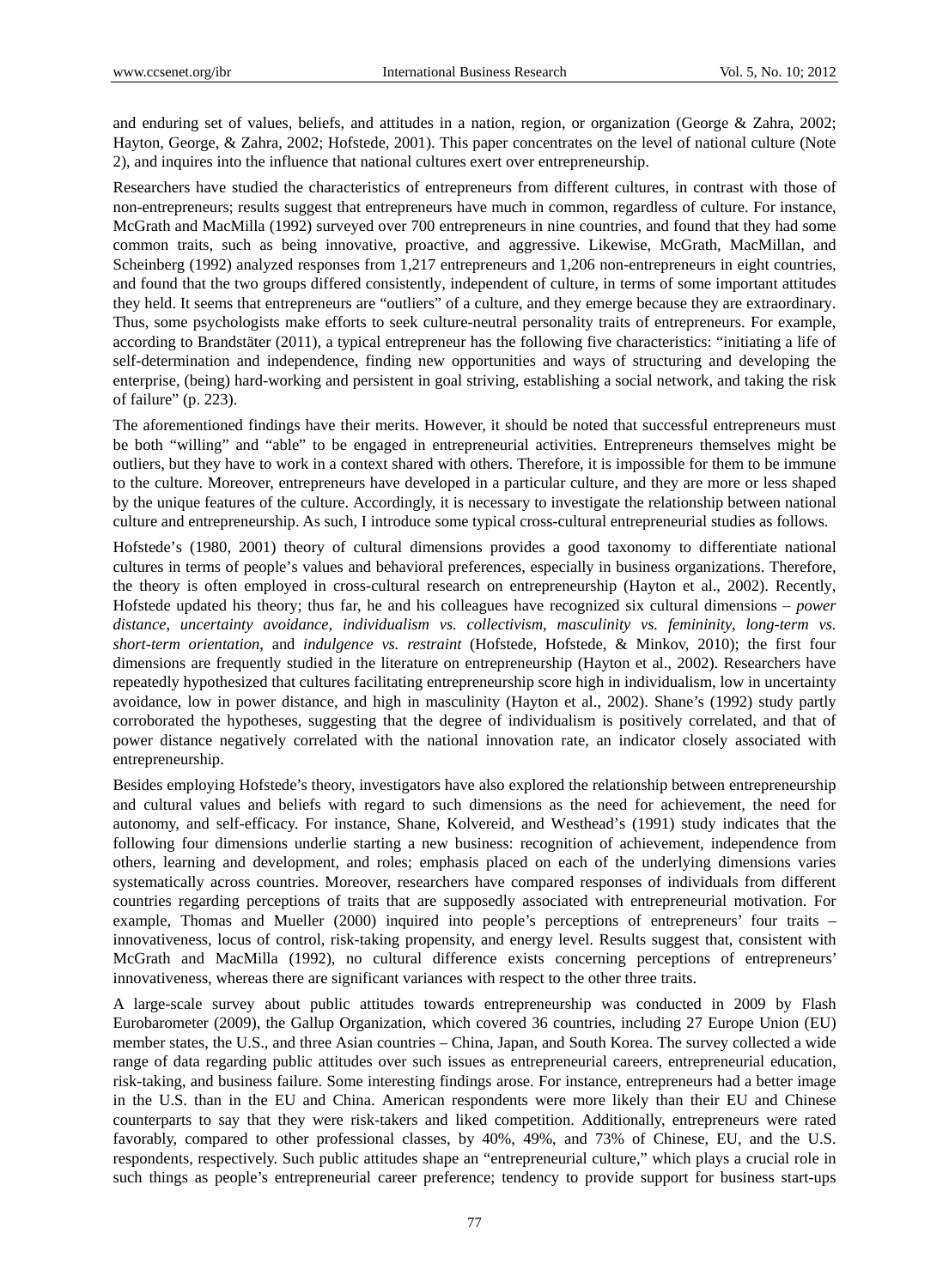initiated by family members, relatives, or friends; and tolerance for venture failure.

#### **3. Chinese Culture and Entrepreneurship**

China is one of the largest economies in the world, and entrepreneurship has greatly contributed to China's economic development in recent decades (Poutziouris, Wang, & Chan, 2002; Zapalska & Edwards, 2001). In addition, there is a sizable Chinese diaspora all over the world, and overseas Chinese, particularly those in Southeast Asia, have a reputation of excelling in entrepreneurial activities, which, in general, have been phenomenally successful. For instance, in The Philippines, ethnic Chinese account for only 1% of its population, but they control some 40% of its economy; in Malaysia, the two numbers are about 1/3 and 2/3 respectively; in Indonesia, 4% of the population are ethnic Chinese, who control proximately 50% of the domestic business activities in the country (Poutziouris et al., 2002). These figures are compelling evidence of extraordinary Chinese entrepreneurship.

With an ethnically diverse population living in a large territory and a widely dispersed diaspora across the world, China admittedly has a culture varying geographically. Some Chinese core cultural values and beliefs, nevertheless, travel well. Interestingly, according to some researchers, Confucianism (Note 3), the cultural cornerstone in all Chinese communities worldwide, is fundamentally hostile to entrepreneurship, mainly because Confucianism traditionally disparages merchants, and stresses rote learning and learning for careers in government bureaucracies (Lam, Paltiel, & Shannon, 1994; Liao & Sohmen, 2001; Weber, 1964). This argument apparently contradicts the observations of overseas Chinese entrepreneurial performance mentioned above. Such contradiction is suggestive of the complex relationship between Chinese culture and entrepreneurship, and has given rise to the interest of researchers in it, who make efforts to unveil the truth about the relationship.

Some investigators employ a comparative approach in studying the relationship. For instance, Holt (1997) compared the values held by Chinese and U.S. entrepreneurs with respect to individualism, openness-to-change, and self-enhancement, and found no significant differences between the two groups, yet Chinese entrepreneurs were more likely to stress family security, avoid conspicuous wealth, and refrain from outward recognition of achievements than were their American counterparts. Tan (2002) also focused on Chinese and American cultures, examining entrepreneurs' and non-entrepreneurial managers' attitudes toward risk-taking, as well as their long-term orientation, innovativeness, proactiveness, and aggressiveness. Consistent with McGrath and MacMilla (1992), Tan found some culture-general entrepreneurial traits – being innovative, proactive, and aggressive; in addition, Tan concluded that mainland Chinese entrepreneurs were less willing to make future-oriented commitments, and more willing to take risks than their American counterparts.

Besides the aforementioned cross-cultural studies, other researchers have concentrated on Chinese culture particularly and discussed its effects on entrepreneurship in China or overseas Chinese communities (e.g., Chan, 1997; Liao & Sohmen, 2001; Poutziouris et al., 2002; Zapalska & Edwards, 2001). However, as for Chinese cultural characteristics, the studies in those literatures are non-detailed. For example, Poutziouris et al. (2002) roughly discussed three key features of the traditional Chinese culture stressed by overseas Chinese people: paternalism, the unique personal system, and xenophobia; Zapalska & Edwards (2001) sketchily listed four major imprints of Chinese culture: familism, collectivism, hierarchy, and placing emphasis on being hard-working. In my view, such investigation should be furthered and conducted in a thorough fashion.

Culture is a malleable concept; it is difficult to tell what should or should not be included in the scope of culture. As for cross-cultural research, the previously mentioned Hofstede's (1980, 2001) model, despite controversies (Baskerville, 2003; McSweeney, 2002), has provided a considerably useful framework. However, when it comes to an idiosyncratic culture or a specific issue to analyze, perspectives other than those in Hofstede's paradigm may be more applicable. In this paper, I focus on three cultural dimensions – self, interaction of self and others, and social environment. First, entrepreneurship is a process during which both personal striving and the supporting social network play crucial roles (Brandstäter, 2010). Thus, "self in the social/cultural context" is a pivotal factor impacting on entrepreneurial activities. As such, I will analyze "self" and "self-esteem" in Chinese culture, which are quite different from those depicted by mainstream Western psychologists. Second, individuals' self-construals correspondingly determine their interaction/communication styles, which are an important cultural dimension documented by anthropologists (e.g., Hall, 1976). Third, as a collectivistic society, the behaviors of Chinese people are considerably shaped by the social environment, and those of entrepreneurs are no exception. In this regard, I will analyze the public's attitude over business failure and the legal and ethical climate.

Specifically, the three cultural dimensions can be translated into five points – self-construal, self-evaluation,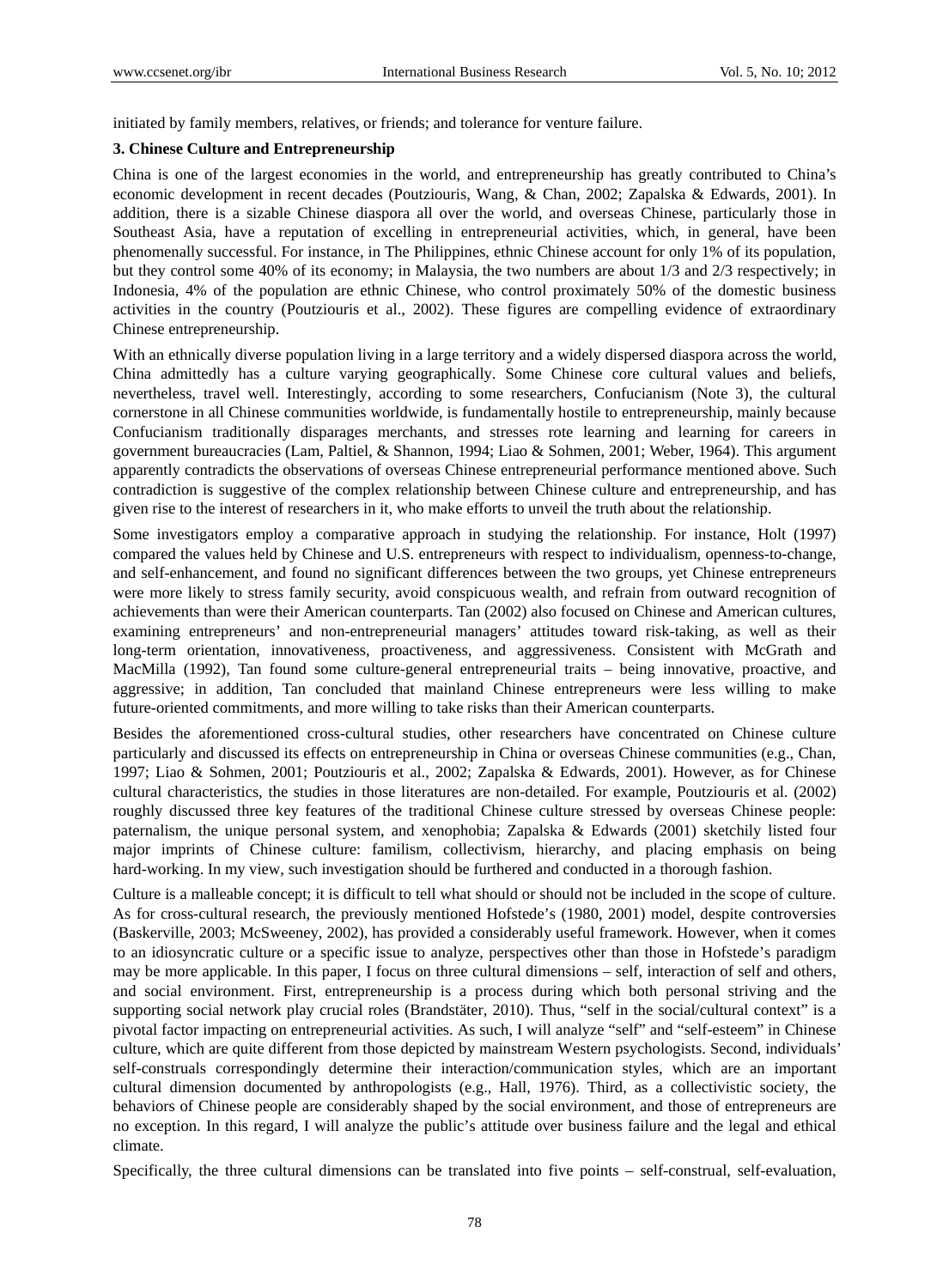communication style, public attitude toward business failure, and the legal and ethical climate – whose potential positive or negative influences on entrepreneurship will be assessed in the following sections. As mentioned earlier, Chinese culture is not homogenous geographically, but Chinese people living across the world share some common values and beliefs, which I will focus on in the analyses below. Nevertheless, in some subsections, special attention is paid to the situation in mainland China due to its salience.

## **4. Self-construal: Interdependent Self and Family Self**

Markus and Kitayama (1991) argue that people in different cultures have greatly different views of self, of others, and of the relationship between the two, which give rise to the diverse nature of cognition, emotion, and motivation. Unlike typical American people who highly value their independence from others, many Asians place emphasis on the fundamental relatedness of individuals to each other. The "self" concept within a Chinese context is primarily an *interdependent self* (distinguished from an *independent self*), because Chinese culture values loyalty and piety to superiors, including parents, employers, and government officials (Liu, 1986). Parents are particularly important, and thus Yu (1996) regarded Chinese self as a *family self*. Familism is an essential feature of Chinese culture (Wu & Tseng, 1985), which means that family interests are placed above those of individuals, of society, and of other groups within it (Lau, 1982). This cultural value has far-reaching implications for Chinese communities, manifested in the individuals' suppressed need for autonomy, too much emphasis placed on emotional regulation, the great importance of social networks, and the prevalence of family businesses.

# *4.1 Suppressing the Need for Autonomy and Stifling Innovation*

According to self-determination theory, autonomy is a fundamental human need, which refers to "the feeling of volition that can accompany any act" (Ryan & Deci, 2000, p. 74). However, in the Chinese cultural context, this need is often suppressed. As far as parenting is concerned, familism and people's attitude toward filial piety result in more emphasis on strict discipline as well as socially desirable and culturally approved behavior (Wu & Tseng, 1985), and less emphasis on children's expression of opinions, independence, self-mastery, creativity, and all-round personal development (Ho, 1986); children are discouraged from expressing ideas incompatible with the harmonious environment. As mentioned previously, proactiveness is probably a universal trait of entrepreneurs (McGrath & MacMilla, 1992). Chinese children, however, are not encouraged to be proactive. This cultural value is, therefore, unlikely to boost entrepreneurship.

The situation is similar in school education. According to Ryan and Deci (2000), students taught with a more controlling approach tend to lose initiative and learn less effectively. In China, students are usually pure receptors of teachers' instruction. They seldom doubt what teachers have talked about, because suspicion implies disrespect (Chan, 1999). Lacking encouragement in critical thinking, children shaped in such an environment are less likely to propose questions, and conversely, they are accustomed to seeking answers from authorities. Consequently, after growing up, most of them are reluctant to choose risk-ridden entrepreneurial careers, in which they have to autonomously solve a wide range of problems that they are faced with. Given similar economic returns, they prefer stable and less-challenging vocations, such as being civil servants.

# *4.2 Emotional Regulation and Limited Cognitive Resources*

According to Mesquita and Frijda's (1992) cognitive model of emotions, the experience of emotion can be divided into seven different components, among which the last two – emotional behavior and regulation – are observable and thus salient. Emotional behavior refers to unplanned, explicit behavior, matching corresponding physiological reaction patterns, and regulation refers to controlling emotional behavior, including suppressing its negative factors and enhancing its positive ones. Mesquita and Frijda claimed that emotional behaviors can be self-regulated, and the regulation modes are subject to sociocultural norms and individual experience.

A Chinese saying encourages individuals to "express joy or anger without form or color." There is evidence that the expression of emotions is carefully regulated by Chinese people in an effort to prevent it from perturbing group harmony or social hierarchies (Bond, 1993). From childhood, Chinese are educated to control emotions that are considered adverse or disruptive to harmonious social interaction (Wu & Tseng, 1985). Consequently, considerable cognitive resources of Chinese are occupied by the endeavors to regulate their own emotions and read others' minds. As such, the cognitive resources left for innovative thinking are limited, which undermines Chinese potential for entrepreneurship. According to the analyses in this and the preceding subsections, I propose: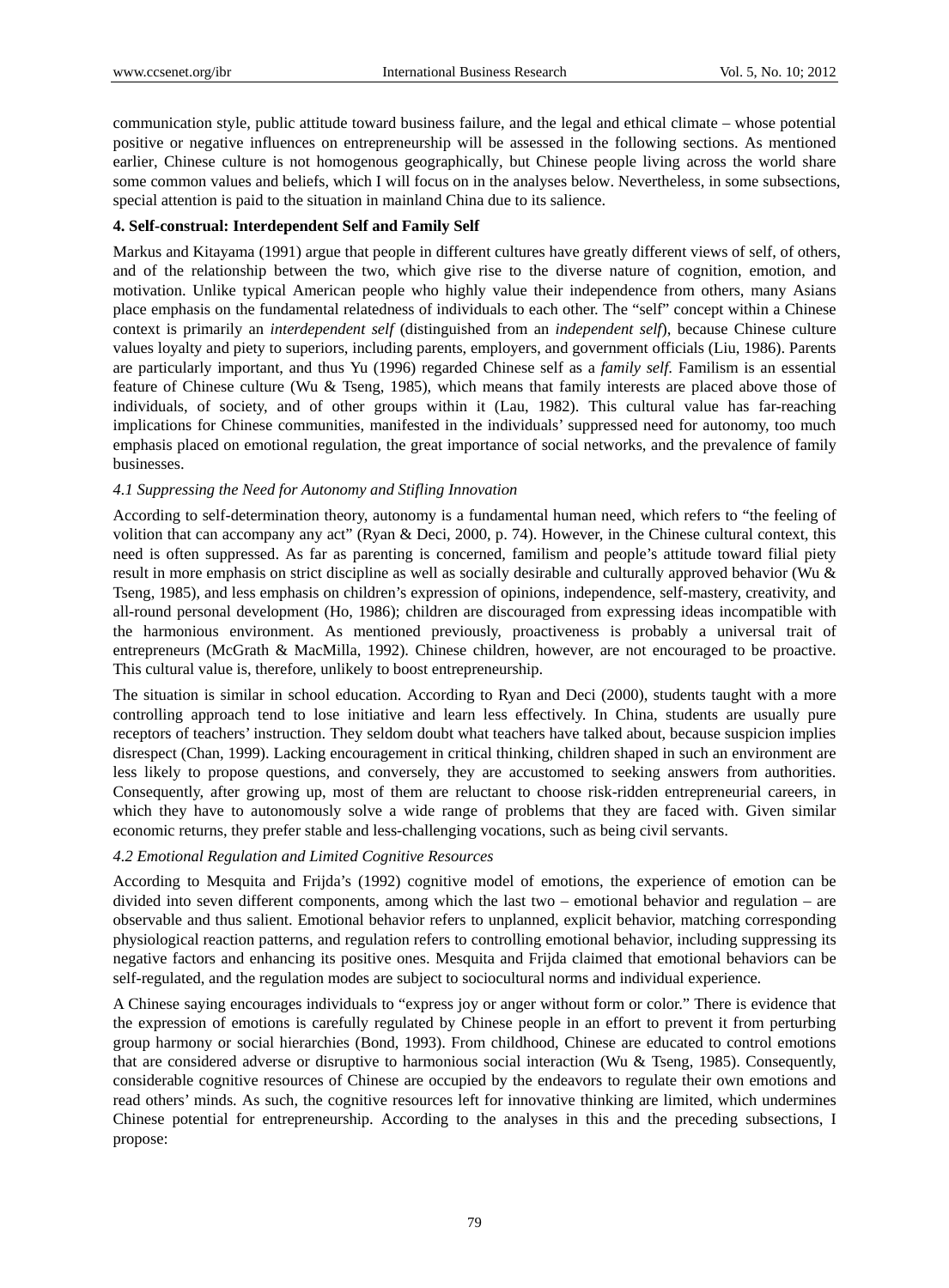*Proposition 1*: A culture with an interdependent self-construal, which tends to suppress individuals' need for autonomy, and renders people overly concerned with harmony of the environment, is not conducive to entrepreneurship.

## *4.3 Importance of Social Networks ("Guanxi")*

With interdependent selves, Chinese are keen on building and maintaining social networks. As a popular saying goes, "Who you know is more important than what you know." "Whoyou know" refers to "personal connections with the appropriate authorities or individuals" (Yeung & Tung, 1996, p. 54). Such connections repeatedly play a crucial role in achieving business success. Due to their extreme significance in Chinese culture, the Chinese word *guanxi* has increasingly been used directly in English to depict such connections. People in a *guanxi* network do each other favors in a reciprocal fashion. On many occasions, the favors are performed illegally or unethically.

Why are *guanxi* so important for Chinese? According to Redding (1990), first of all, in the traditional Chinese society, ordinary people, who are living close to the subsistence level, have a sense of insecurity, owing to the unpredictable officialdom's behavior. Through *guanxi*, they might obtain scarce resources or avoid distress, and gain peace of mind. Thus, it is basically a survival strategy to build and maintain personal connections. Furthermore, although their living conditions have greatly improved in recent decades, Chinese are accustomed to the traditional coping strategy – employing *guanxi*. Besides, the weak rule of law in mainland China makes people believe that lawyers and contracts do not necessarily work in the sphere of business and that institutions are not yet depersonalized. Therefore, "who you know" is still of importance.

Business is essentially carried out by people's interaction. Accordingly, social networks, in any culture, are pivotal for entrepreneurship (Brandstäter, 2011). Chinese, who are good at utilizing such networks, have a potential advantage in business ventures, which is considered one of the major reasons why overseas Chinese entrepreneurs in Southeast Asia have been noticeably successful (Australian Department of Foreign Affairs and Trade, 1995).

On the flip side of the issue, *guanxi* has frequently been used improperly in China, giving rise to pervasive nepotism, which renders many people zealous in seeking shortcuts to success, rather than working hard, and hence stifles entrepreneurship to a substantial extent. Therefore, I propose:

*Proposition 2*: A sound social network is indispensable for entrepreneurship, but the abuse of social networks undermines the entrepreneurial spirit.

## *4.4 Prevalence of Family Businesses*

One consequence of predominant familism is the prevalence of family businesses in China and overseas Chinese communities. Currently, in mainland China, the majority of large enterprises are state-owned, which is the result of the communist revolution. However, a variety of family businesses have increasingly emerged. In overseas Chinese communities, businesses are predominantly family-owned; even the largest of them, albeit technically public corporations, have rarely become professionally managed bureaucracies, and are still heavily controlled, if not absolutely dominated, by families (Ahlstrom, Young, Chan, & Bruton, 2004; Redding & Wong, 1986).

The family-based business structure has both pros and cons for entrepreneurship. On the one hand, it has two prominent advantages. Firstly, families provide financial support for start-up businesses, which is crucial for the success of business ventures, because newly founded small firms frequently have difficulty in establishing external financing. Secondly, the majority of managers in a business are family members or their close relatives who interact on the basis of mutual trust, which effectively reduces internal transaction costs (Australian Department of Foreign Affairs and Trade, 1995).

On the other hand, the family-based structure negatively affects the development of businesses in the following four respects (Chung & Yuen, 2003; Redding & Wong, 1986). First of all, it may restrain the size of businesses because the number of family members who can be trusted with responsibilities is limited. Second, it may result in nepotism. That is, mediocrities may occupy important positions just because they are relatives or friends of the business owners, whereas talented people are out of favor, which distorts the allocation of human resources. Third, paternalism may dominate decision-making processes, which is not conducive to the creation of innovative ideas. Last but not least, management succession is often a big problem when a family business has to be handed over from one generation to the next, which is repeatedly accompanied by family battles that jeopardize the sustainable development of the business (The Economist, 2011). Fan, Jian and Yeh (2008) examined 217 Chinese family firm succession cases from Hong Kong, Singapore, and Taiwan, and found that succession was typically associated with severe firm value dissipation. In summary, I propose the following: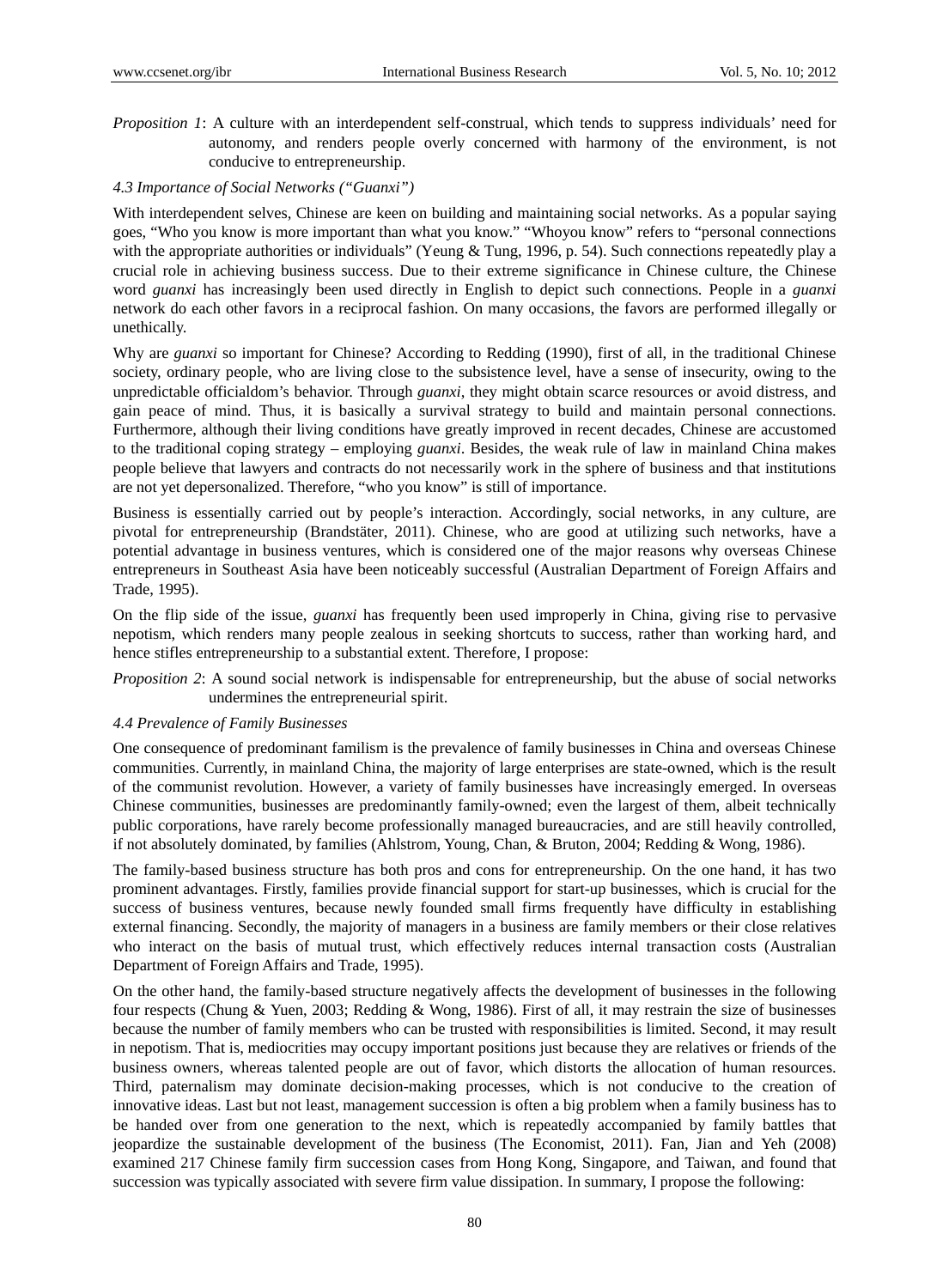*Proposition 3*: Chinese culture favors familism that results in the prevalence of family businesses, which has both positive and negative effects on entrepreneurship.

## **5. Self-evaluation**

According to Kim, Peng, and Chiu (2008), East Asians have lower self-esteem than North Americans. However, they argued that the lower self-esteem scores could not be interpreted literally considering the unique cultural characteristics of East Asians. Chinese indeed have their distinctive self-evaluation approaches. They pay extremely close attention to self-images in others' eyes (*mianzi*), and hence are likely to stigmatize those with low socioeconomic status (SES); they are accustomed to being self-effacing; and they employ role model strategies that are not necessarily appropriate. I elaborate each of these points in turn as follows.

## *5.1 "Mianzi" (Face)*

In China, the concept self-esteem is not so important as in the U.S. However, people care what their images are in others' eyes, which is called *mianzi* in Chinese. Although *mianzi* can be translated into *face* literally, this translation merely reflects its explicit meaning, ignoring its essence. The significance of *mianzi* for Chinese is actually consistent with their interdependent self-construal: How they estimate themselves is not that important, while others' perceptions of them are crucial (Lockett, 1988). Crocker and Park (2004) pointed out that the pursuit of self-esteem was costly. Likewise, maintaining a *mianzi* can consume much time and money. As a salient cultural feature, most Chinese would like to input considerable resources in impression management.

In this environment, the most convenient survival strategy is to follow the mainstream culture. It is a conservative strategy, because adopting the strategy will not enhance people's *mianzi*, but at least the strategy will not undermine it. Consequently, conformity behavior is prevalent, and the problem of groupthink is serious in most organizations, suppressing the creation of innovative ideas, and further weakening Chinese potential for entrepreneurship.

#### *5.2 SES Stigma*

In light of Hofstede et al. (2010), generally speaking, there are greater power distances in East Asian societies than in North American ones. Influenced by Confucianism, people in East Asian societies are used to a hierarchical ranking of authority in the family, as well as in educational and sociopolitical institutions (Ho, 1996). They hope to occupy their proper places; when unaware of the relative status of themselves and important others, they are uncomfortable, or even stressed (Markus & Kitayama, 1991).

In China, this hierarchical cultural value and the aforementioned *mianzi* view together foster a low SES social stigma, which is rather salient under some circumstances, such as on a university campus. With the advent of "knowledge economy," entrepreneurs are increasingly younger and highly educated, and hence university is inevitably the "cradle" of new-generation entrepreneurs. However, the existence of an SES stigma will undermine some students' potential for entrepreneurship. Low SES stigmatized students are usually very sensitive to their stigmas, and most of them strive to conceal their identities by conforming to their higher SES peers (Johnson, Richeson, & Finkel, 2011). For example, they may have higher levels of consumption than they would otherwise do, which is likely to enhance their *mianzi*. After all, in such a collectivistic culture, conformity, as a basic survival strategy, is very important for a typical Chinese person. As such, many would-be entrepreneurs have to devote substantial resources to concealing their low SES identities at the expense of capital accumulation and knowledge preparation. In addition, the stressed psychological state, arising from people's stigmatized identities, undermines innovative thinking that is vital for entrepreneurial activities, as Fredrickson (2001) found. Based on the above analyses, I propose:

*Proposition 4*: *Mianzi* culture fosters conformity, and is likely to discourage entrepreneurship.

## *5.3 Self-effacement*

According to observations, when being praised, Americans usually say "Thank you," whereas Chinese say "No. You flatter me." Research findings suggest that modesty and humbleness are highly regarded in Chinese culture (e.g., Stipek, Weiner, & Li, 1989). Likewise, Yik, Bond, and Paulhus (1998) found that in general, Chinese engage in less self-enhancement than do North Americans. In other words, Chinese tend to rate themselves more negatively than their peers do. Hence, both anecdotal and empirical evidence are consistent with the stereotype of self-effacement among Chinese. Although modesty is a social norm for Chinese, their self-effacement probably leads to lower self-confidence, which is detrimental to successful entrepreneurship. After all, entrepreneurship is a hard process replete with various troubles. Thus, lower self-confidence is likely to result in the decision to give up; conversely, higher self-confidence bolsters persistence.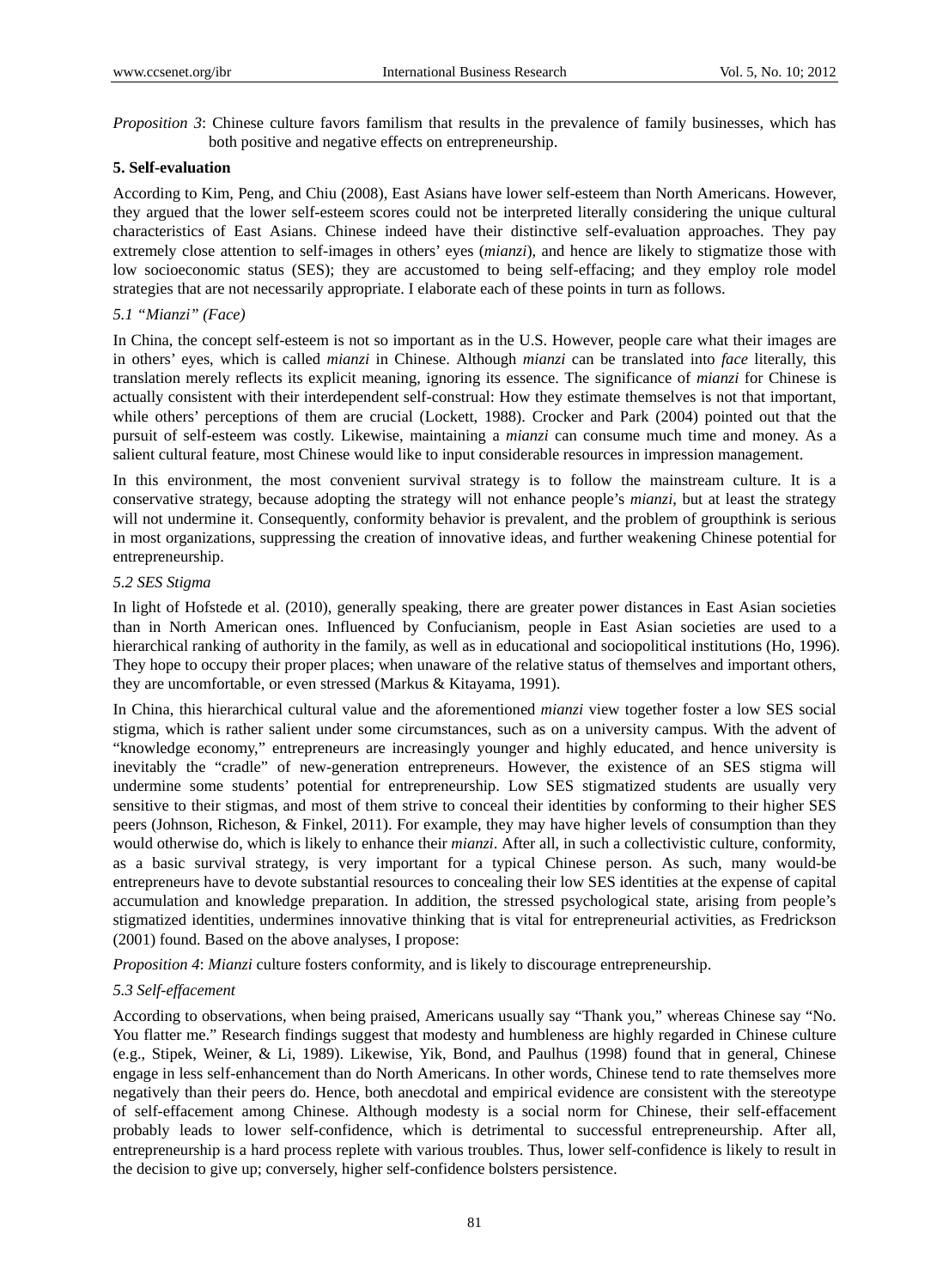Nevertheless, some researchers argue that self-effacement has probably been one of the reasons why a large number of overseas Chinese entrepreneurs in Southeast Asia achieve success (Australian Department of Foreign Affairs and Trade, 1995). Most of them keep low profiles and avoid visibility, in an effort to preserve their wealth.

## *5.4 Role Model Strategies*

There are two role-model parenting strategies – positive and negative. Positive role models refers to those who have achieved outstanding success, such as a star athlete, and are showcased for inspiring others to pursue similar excellence; conversely, negative role models are those who have experienced misfortune, such as a person seriously injured due to drunk driving, and are set as examples in the hope of motivating others to take necessary measures to avoid similar unpleasant results (Lockwood, Jordan, & Kunda, 2002). Lockwood et al.'s (2002) study suggests that promotion-focused individuals favor a strategy of pursuing desirable outcomes, and are more likely to be inspired by positive role models. In contrast, prevention-focused individuals favor a strategy of avoiding undesirable outcomes, and are more likely to be motivated by negative role models. According to Lockwood et al., the effectiveness of role model strategies rests on the goals people are attempting to achieve when the strategies are used, and specifically, goal-congruent role models increase people's motivation while goal-incongruent ones decrease it.

Anecdotal evidence suggests that most Chinese parents, who are generally recognized to put great emphasis on the achievement of their children (Ho, 1986), solely set positive role models for the children regardless of circumstances. This unitary strategy does not motivate the children effectively, but hurts their self-esteem in most situations. The problem is that Chinese parents rarely contrast children's current performance with that of their past. Such ignorance of their progress may lead to chinldren's frustration. After all, when children make progress, they need affirmative responses from their parents. As such, if the parents push them further by upward comparisons, i.e., highlighting positive role models, the behavior contradicts the children's goals and consequently exerts ill effects on their motivation. When growing up, these children may have no effective self-discovery mechanism, and lack sufficient inner motivation, which are vital for entrepreneurship.

Nonetheless, if it is the children themselves, rather than their parents, who make the social comparisons, they will tend to employ appropriate role model strategies. Chung and Mallery's (1999) study suggests that people scoring high in collectivism are more likely to make social comparisons in general than those scoring high in individualism; specifically, the former group is more likely to make upward comparisons, and less likely to make downward comparisons. Thus, in terms of social comparison, people from collectivistic cultures, such as China, are potentially more achievement-oriented; this cultural trait may be advantageous to entrepreneurship. All in all, I propose the following:

*Proposition 5*: Chinese tend to self-efface and make upward social comparisons, which may or may not be conducive to entrepreneurship, depending on the strategies in place.

## **6. Communication Style**

Anthropologist Hall (1976) has defined two kinds of communication styles – high-context (HC) and low-context (LC) communications. In a HC communication, most of the information is either in the physical context or internalized in the person, and very little is in the coded, explicit part of the message. A LC communication is just the opposite. Hall thought that the American culture is toward the LC end of the scale, whereas Chinese culture is on the HC end. Likewise, Gao, Ting-Toomey, and Gudykunst (1996) argued that, in Chinese culture, the primary purpose of communication is to maintain harmonious relationships among individuals and to reinforce role and status differences; for this purpose, Chinese culture emphasizes implicit communication, i.e., a nonverbal or indirect mode of communication. This communication style has the following two consequences in the business world.

#### *6.1 Less Verbalized in Formal Settings*

With an interpersonal mindset, Chinese people tend to suppress verbalization because they are overly concerned with the consequences of their speech (Kim, 2008). In school, students dislike responding to instructors' questions at class, and therefore, one-way communication is the normal state in a typical class of China. Accordingly, verbalization in formal settings is a burden for most Chinese students, since they lack appropriate training. This situation is unlikely to fundamentally change when they grow up, which results in a disadvantage if they choose entrepreneurial careers. After all, it is not uncommon for entrepreneurs to lead teamwork, solicit venture capital, and promote their products or services. As such, good verbalization skills are indispensable for them to complete those tasks.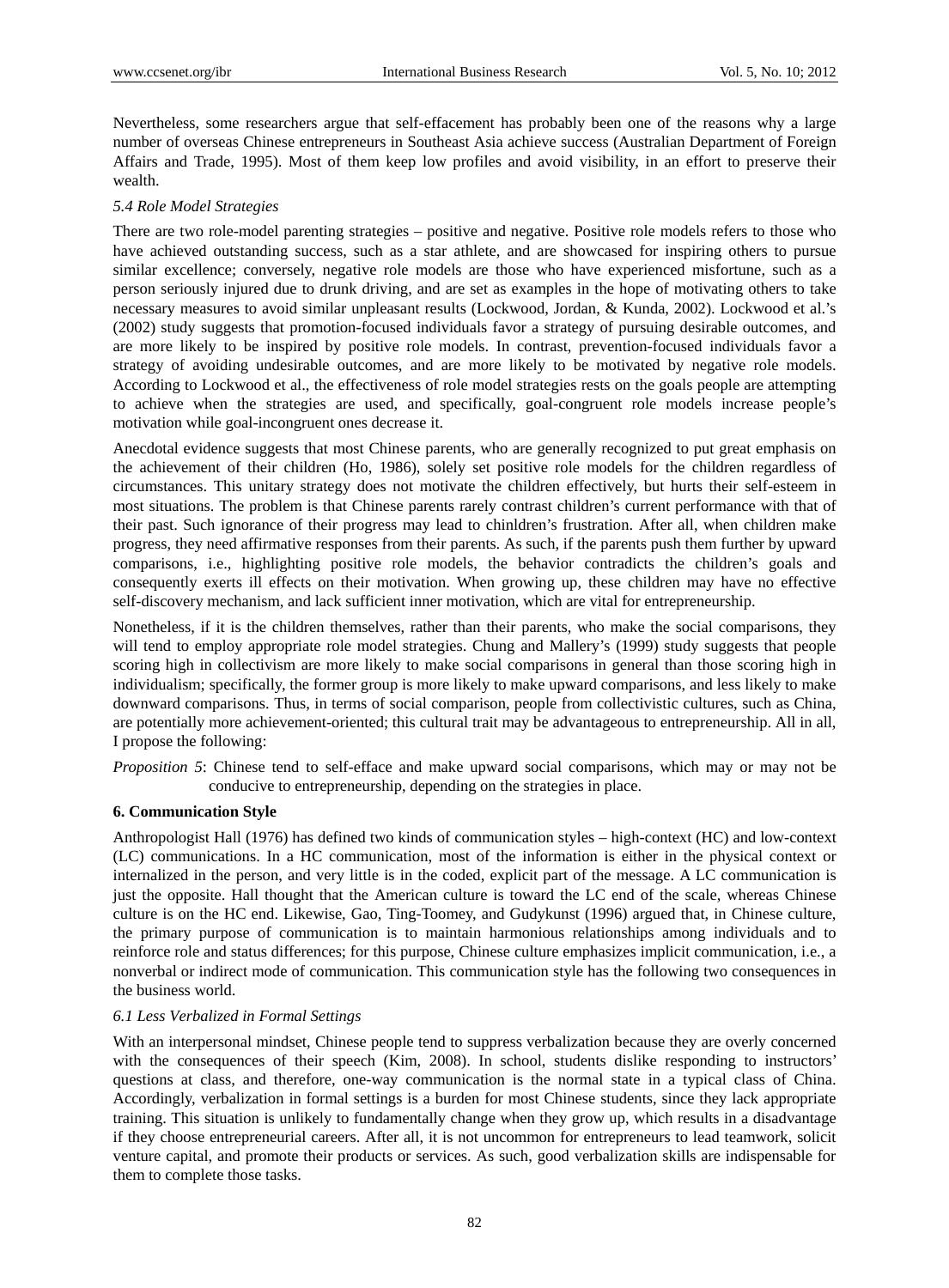# *6.2 Ineffective Formal Communication*

In China, formal communication is repeatedly ineffective. For instance, formal meetings in organizations are often fruitless, and actually ritualized, because people are reluctant to share their real ideas lest they make somebody else unhappy (Gao et al., 1996). According to Wilson (1974), a Chinese individual's actual position on an issue is subordinated to his or her desire to protect the group's integrity, thus he or she tends to circumvent overt disagreement. Another empirical study suggests that Chinese shift towards the majority position more frequently than Americans (Meade & Barnard, 1973). For this reason, managers have to resort to informal channels, such as private conversations, to collect colleagues' real ideas, which inevitably increases transaction costs in business.

During the process of entrepreneurship, frequent meetings are inevitable because many decisions have to be made in this way. Particularly, brainstorming is an effective instrument to provoke innovative ideas, which occurs in formal meetings (Paulus & Brown, 2007). However, Chinese are unwilling to confront conflicts of opinions for the above mentioned reason (Gao et al., 1996), and thus few creative ideas are available in this approach. This will potentially undermine entrepreneurial performance. In a nutshell, as for Chinese communication style, I propose:

*Proposition 6*: Favoring implicit communication, while disfavoring verbalization and confrontation in formal settings, Chinese culture does not facilitate entrepreneurship.

## **7. Public Attitude toward Business Failure**

The existence of risk indicates that failure is probable, and the probability of entrepreneurial failure is so high that people often regard this process as an adventure. According to Shane (2008), roughly 25% of start-up businesses fail in the first year and 55% fail within the first five years (p. 99). Meanwhile, many new businesses emerge; for example, in 2011, approximately 543,000 started up every month in the U.S. (Fairlie, 2012), among which quite a few were managed by those who had already failed in the past. In fact, on account of fierce competition and expedited technological advances, failure is out of a business's control on many occasions, and managers can frequently learn a lesson from the failing experience, which can help them achieve success in the future. In this sense, the society, as a whole, has to pay the cost of business failure that is worth paying in the long run. Hence, a tolerant climate is beneficial for entrepreneurial development.

On the contrary, if failure is regarded as a stigma for entrepreneurs, and they have to frequently conceal it, some, if not a large part, of their cognitive resources will be occupied, which may inhibit their innovative thinking to some extent. Conversely, disclosing stigmatized identities has several positive consequences, including greater cognitive resolution, increased relationship closeness, and decreased feelings of isolation (Quinn & Chaudoir, 2009). Further, if failure is not a stigma, the issue of revealing or concealing it will not exist.

The extent to which people tolerate business failure may vary from culture to culture. Damaraju, Barney, and Dess (2010) argued that, in general, collectivistic cultures were more failure intolerant than individualistic cultures, and anecdotal evidence bolstering this argument abounds. If the argument were corroborated by empirical research, Chinese collectivistic culture would not be conducive to entrepreneurship in this sense. As such, further investigation is needed. Herein, I propose:

*Proposition 7*: The public's attitude toward business failue is of great importance for entrepreneurship. A failure-tolerant environment encourages people to take prudent risks and thus boosts entrepreneurial performance.

## **8. The Legal and Ethical Climate**

To some extent, the legal and ethical climate of a society is bounded by its culture. As mentioned earlier, Chinese culture favors a more implicit communication style. Likewise, implicit rules are popular in China, which makes this society somewhat arcane for outsiders. Moreover, China has a salient "shame" culture, which dominates the ways in which people make ethical and moral reasoning. Such a social environment has significant implications for entrepreneurs' choices and behaviors, which I elaborate as follows.

# *8.1 Implicit Rule-ridden Society*

Aarts and Dijksterhuis (2003) examined the concept "situational norm," which, to some extent, is similar to another concept that Chinese often talk about – "implicit rule" or "unspoken rule" (*qianguize*). In China, a great number of code laws are unenforceable, and substantial explicit norms are ignored, whereas implicit rules prevail. The existence of situational norms means that people's normative behavior is not inflexible, but situationally adaptive. Consequently, pervasive implicit rules complicate the implementation of some explicit norms or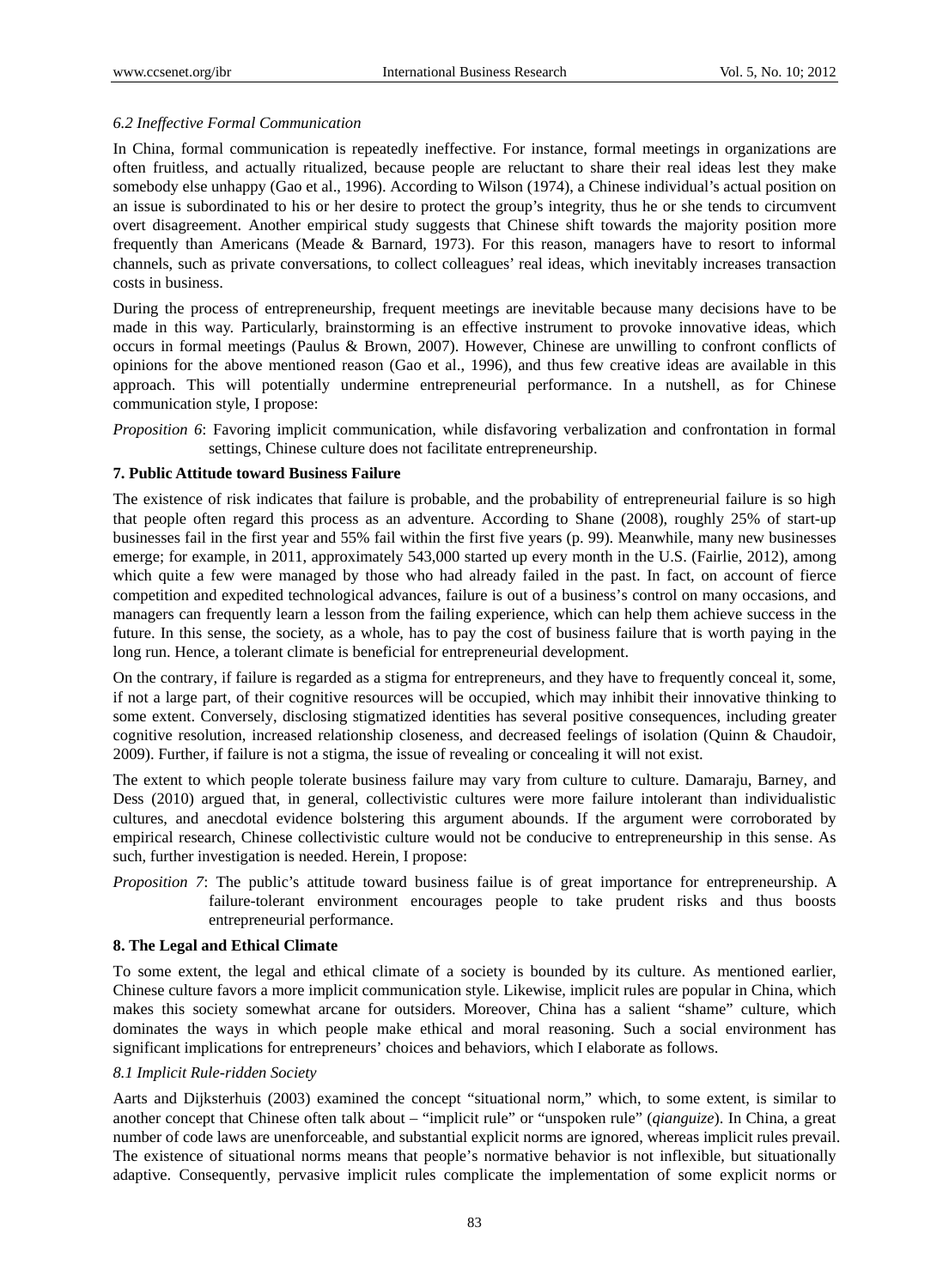policies, grant the administration more discretion, and thus undermine the entrepreneurial environment, because the rights of entrepreneurs cannot be secured effectively.

According to Markus and Kitayama (1991), people with interdependent selves place emphasis upon attending to and fitting in with others. For Chinese people, harmony is indeed the primary consideration on most occasions, for which rules of the game can be flexibly adjusted. Hence, the Chinese society has traditionally been ruled by man, rather than by law (Jenco, 2010). In other words, a paramount leader, such as a monarch or a socialist dictator, and a group of bureaucrats have ruled Chinese society arbitrarily, unbounded by law. Although the current Chinese government has promised to implement the rule of law, stressing that governmental decisions are subject to the law, the situation cannot be changed overnight on account of the strong cultural "power."

#### *8.2 Short-term Oriented Business Behavior*

Based on their studies with sizeable samples, Hofstede et al. (2010) found that East Asians are more long-term oriented than North Americans. When doing business, East Asians would like to establish good relationships with their partners before signing formal contracts, since they hope to do business continuously with them. Conversely, in North Americans' view, "business is business." They are less likely to wait for a long time before signing contracts. Additionally, unlike North Americans, East Asians are used to saving lots of money they have earned at the cost of current consumption, rather than spending money borrowed from financial institutions (Hofstede & Bond, 1988). By virtue of this tradition, East Asian societies are able to accumulate substantial capital for investment within a comparatively short period of time, which is helpful for economic growth during the process of industrialization (Stiglitz, 1996).

Ironically, in mainland China, the long-term orientated cultural value is overwhelmed by the current implicit rule-ridden situation. Murky rules of the game have made entrepreneurs unwilling to make long-term investment decisions lest their investment be in vain due to the release of new policies. In other words, business behaviors are more short-term oriented or speculative. Since innovation is frequently a time-consuming job, the short-term orientation is detrimental to the entrepreneurial spirit.

#### *8.3 Few Ethical Considerations*

Crandall (1988) argued that bad habits were socially contagious. The contagion effect is more powerful in a collectivistic society than in an individualistic society, since people with interdependent selves are more willing to conform to others. In recent decades, due to the skyrocketing market demand and the weak rule of law in China, many domestic firms that make a lot of money manufacturing fake or shoddy goods have not been punished, thus numerous other firms follow the practice. According to estimates, counterfeit goods represent about 15%-20% of all products made in China and account for approximately 8% of the Chinese gross domestic product (GDP) (U.S. Government Printing Office, 2006). In consequence, a large number of people actively seek a variety of short-cuts to getting rich with few ethical considerations.

According to Kitayama, Snibbe, Markus, and Suzuki (2004), there are cultural variations in cognitive dissonance and self-justification. The difference of self-justification may stem from the aforementioned two kinds of self concepts – independent self and interdependent self (Markus & Kitayama, 1991). Generally speaking, in collectivistic cultures, individual justification depends more on the attitudes of related others than on their own criteria for justice. Cultural anthropologists primarily use the concepts "shame society" and "guilt society" to differentiate two cultures (Benedict, 1946; Tangney & Dearing, 2002); the former refers to Eastern cultures such as Japan and China, and the latter Western cultures such as the U.S. For the typical Chinese, so long as there is no witness, they will not feel guilty (without cognitive dissonance) when they have done something wrong or unethical. Otherwise, they will feel ashamed on account of the possibility of being ostracized. For this reason, Chinese business owners or managers are likely to make fake or shoddy goods secretly with fewer ethical considerations than their American counterparts. Unfortunately, in the long run, such practice in China will undermine people's perception of entrepreneurs and do harm to the development of entrepreneurship.

#### *8.4 Imitation vs. Innovation*

In the wake of rapid technological advances, innovations increasingly rely on intensive, expensive research and development (R&D). In this situation, imitation, relatively easy and cheap, is a good substitute for original innovation. Japanese entrepreneurs are good at imitation. Many industries developed in Japan after World War II, such as automobile and semiconductor manufacturing, have been based on sophisticated imitation, or imitative innovation (Okazaki, 2004). A similar innovation path has also been popular in Korea (Kim, 1997). The imitative behaviors prevalent in East Asian countries are probably related to their collectivistic culture, in which conformity prevails.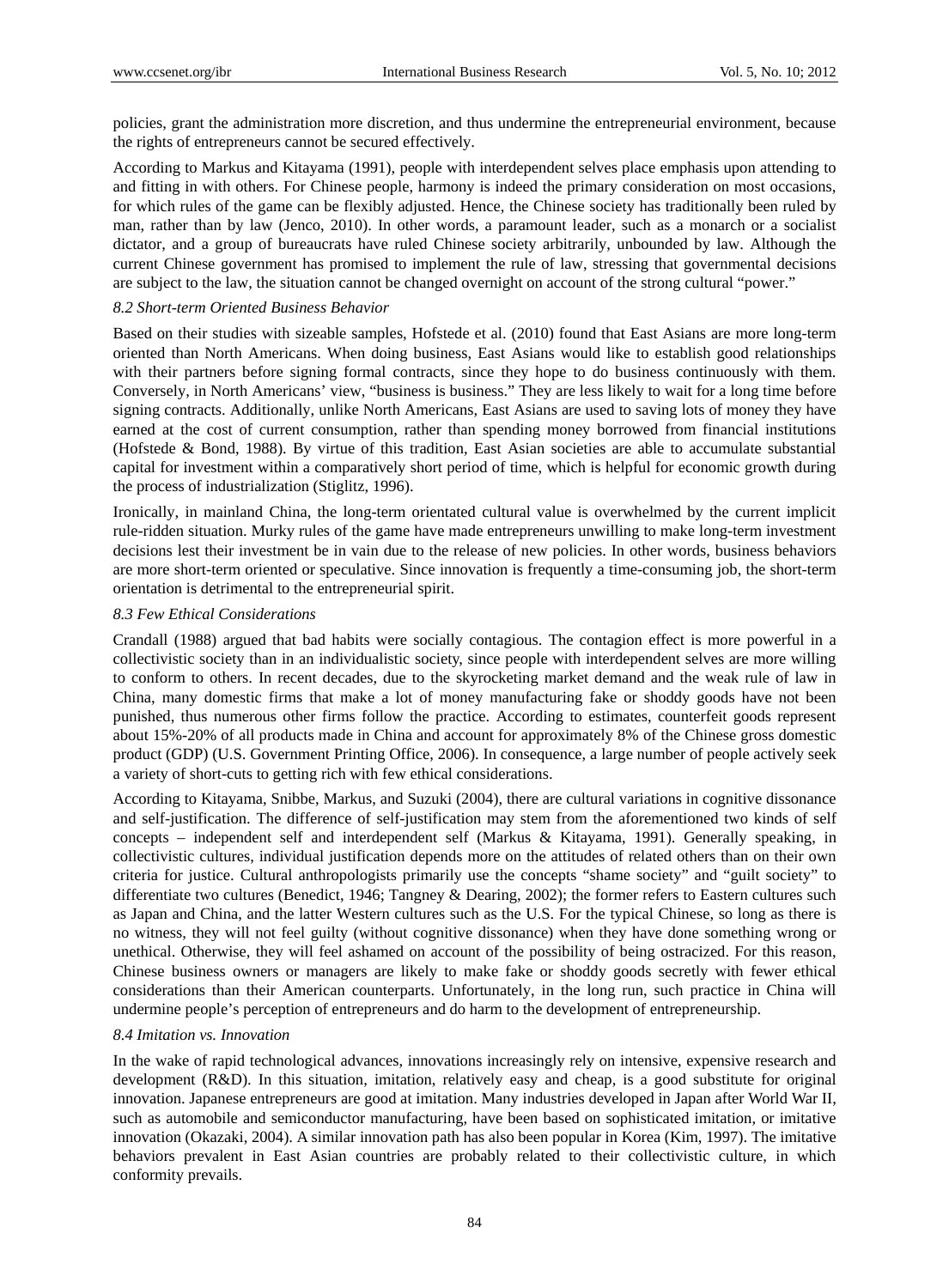In China, the combination of the imitation strategy, the weak rule of law, and few ethical considerations has given rise to pervasive intellectual property infringement. As a consequence, both foreign and domestic patented products have been reproduced on a large scale without permission, which seriously attenuates the entrepreneurial motivation of the people who have capabilities to undertake real innovations. As such, on the basis of the discussions in this section, I propose below:

*Proposition 8*: Entrepreneurship may flourish in a society with rule of law, which protects real, ethical innovations.

#### **9. Concluding Remarks**

Does culture matter for entrepreneurship? Some argue that entrepreneurs are "outliers" of a culture, and therefore culture does not matter. However, entrepreneurship is a process in which an entrepreneur, the outlier, works with other non-outliers in an idiosyncratic cultural context. Moreover, an entrepreneurship-friendly culture is likely to nurture more such outliers. From these points of view, culture does matter. Thus far, our understanding about the role that culture plays in entrepreneurship is still limited and fragmented, although investigators have researched this issue for decades. After all, both of the concepts, *culture* and *entrepreneurship*, are not easy to define or measure. As for culture, its spatial and temporal variability renders the objects of cultural research controversial. For example, McSweeney (2002) cast doubt on the concept *national culture* due to prevalent subcultural heterogeneity, and thought that Hofstede's cultural dimensions (1980, 2001) were to "measure the unmeasurable" (p. 90). Likewise, it is hard to operationalize the construct *entrepreneurship*. Accordingly, investigators use different indicators to measure the performance of entrepreneurship, such as innovation rates (Shane, 1992) and new firm formation rates (Davidsson, 1995).

China has one of the longest-lasting civilizations in the world. During the long-term process of development, Chinese culture has continuously been enriched or partly altered by a wide range of external factors, but some of its core features persist. In this essay, I have depicted a few characteristics of Chinese culture and discussed their possible consequences for entrepreneurship. Most of the arguments need substantiating (or repudiating) by future empirical findings. Nonetheless, this paper has its strengths in that it provides a useful framework for scrutinizing the main features of a culture in terms of its implications for entrepreneurship, and also in that it offers some specific propositions as regards such implications. Like other cultural studies, this piece has weaknesses as to the generalization of cultural characteristics. First of all, unlike national territories, cultures have ill-defined boundaries, and thus most findings with respect to cultural differences at the national level are vulnerable to criticisms about underrepresentation or overgeneralization. Second, cultures are not temporally invariable. In particular, recent decades have borne witness to great changes in many aspects of China, and culture is no exception. In this sense, cultural research is hard-pressed to keep pace with the times. Third, Chinese subcultural variation has not been considered due to its tremendous complication, which might greatly contribute to the palpable difference in entrepreneurial performance among different areas of China. Despite these limitations, this study has meaningful implications for better understanding the relationship between culture and entrepreneurship and for making appropriate policies to boost entrepreneurship.

According to the analyses in the previous five sections, Chinese culture has some advantages in enhancing entrepreneurship, such as family involvement and financial support, stressing the employment of social networks, and the achievement-oriented education. However, the disadvantages abound. Discouraging proactiveness and verbalization in formal settings, over-concern with others' estimation of self-images, and over-dependence on implicit rules, to name a few, potentially restrain entrepreneurial and innovative activities.

Nevertheless, interestingly, overseas Chinese have attained exceptional achievements in entrepreneurship. This fact must be taken into account in investigation. If Chinese culture were not conducive to entrepreneurship, why could the sojourners deeply influenced by Chinese culture become successful entrepreneurs? If they were totally acculturated into the host societies that supposedly promoted entrepreneurship, why could the indigenous residents, who have grown up in those cultures, perform much worse than Chinese immigrants in general? To solve the puzzle, I think that two other features of Chinese culture must be considered – pragmatism and adaptiveness (Australian Department of Foreign Affairs and Trade, 1995; Redding, 1990). That is, Chinese are good at doing business in a pragmatic fashion, adapting to new environments. As such, overseas Chinese entrepreneurs might have integrated the beneficial elements of both their original and host cultures, which contribute to successful business ventures.

#### **Acknowledgements**

The author thanks Dr. Ericka Simms, Dr. Lora Park, Dr. Wendy Quinton, Mr. Lawrence G. K. Lau, and the anonymous reviewers for their valuable suggestions and encouragement.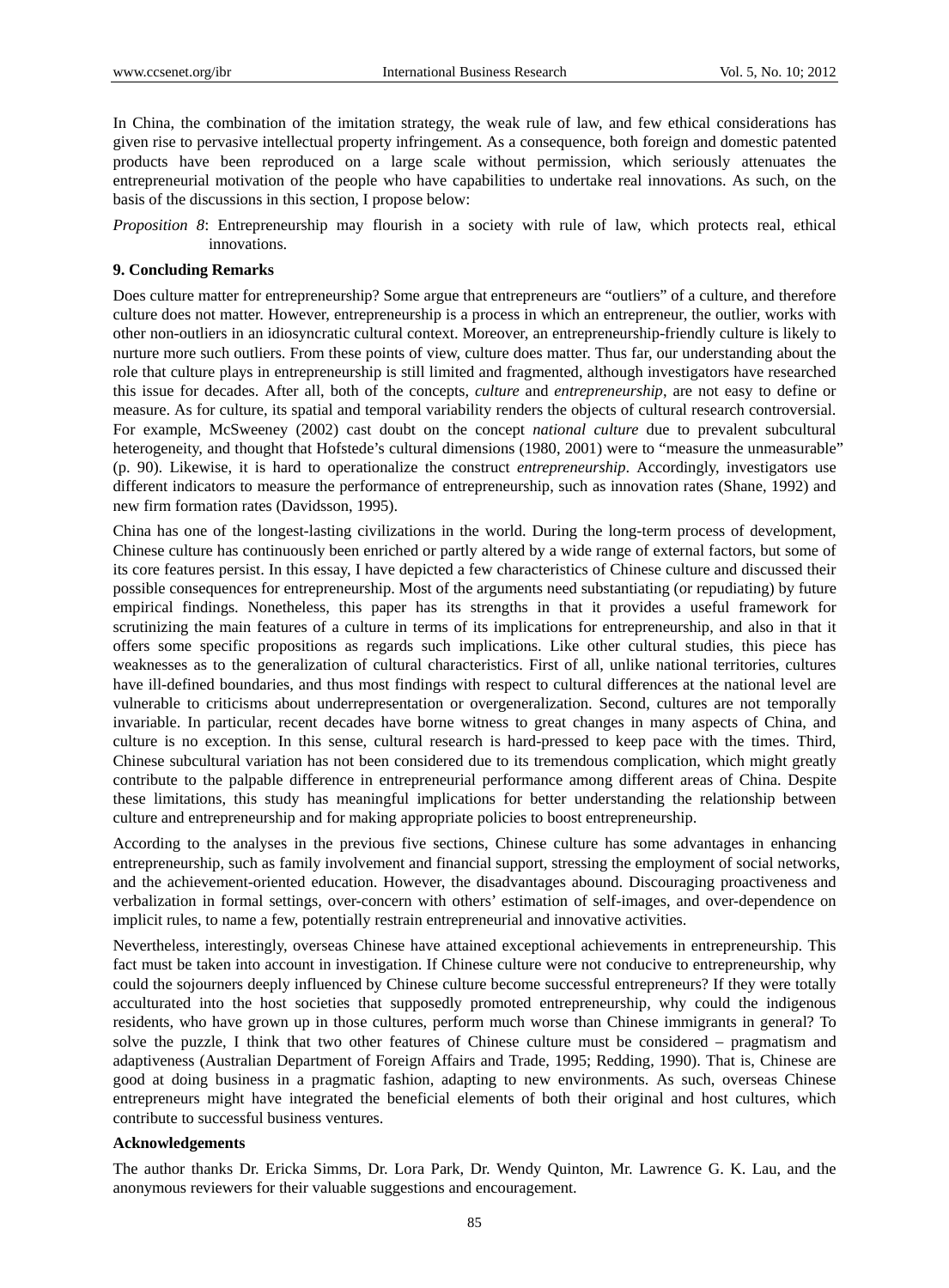#### **References**

- Aarts, H., & Dijksterhuis, A. (2003). The silence of the library: Environmental control over social behavior. *Journal of Personality and Social Psychology, 84,* 18-28. http://dx.doi.org/10.1037/0022-3514.84.1.18
- Ahlstrom, D., Young, M. N., Chan, E. S., & Bruton, G. D. (2004). Facing constraints to growth? Overseas Chinese entrepreneurs and traditional business practices in East Asia. *Asia Pacific Journal of Management, 21,* 263-285. http://dx.doi.org/10.1023/B:APJM.0000036463.20310.de
- Australian Department of Foreign Affairs and Trade, East Asia Analytic Unit. (1995). *Overseas Chinese business networks in Asia.* Retrieved from http://www.dfat.gov.au/publications/catalogue/ocbni.pdf
- Bann, C. L. (2007). Entrepreneurial lives: A phenomenological study of the lived experience of the entrepreneur, including the influence of values, beliefs, attitudes, and leadership in the entrepreneurial journey. (Doctoral dissertation). Available from ProQuest Dissertations and Theses database. (UMI No. 3244893)
- Baskerville, R. F. (2003). Hofstede never studied culture. *Accounting, Organizations and Society, 28*, 1-14.
- Benedict, R. (1946). *The chrysanthemum and the sword: Patterns of Japanese culture*. Boston, MA: Houghton Mifflin.
- Bond, M. H. (1993). Emotions and their expression in Chinese culture. *Journal of Nonverbal Behavior, 17*, 245-262. http://dx.doi.org/10.1007/BF00987240
- Brandstäter, H. (2011). Personality aspects of entrepreneurship: A look at five meta-analyses. *Personality and Individual Differences, 51*, 222-230. http://dx.doi.org/10.1016/j.paid.2010.07.007
- Chan, S. (1997). Migration, cultural identity and assimilation effects on entrepreneurship for the overseas Chinese in Britain. *Asia Pacific Business Review, 3*, 211-222. http://dx.doi.org/10.1080/13602389700000050
- Chan, S. (1999). The Chinese learner a question of style. *Education + Training, 41*, 294-305. http://dx.doi.org/10.1108/00400919910285345
- Chell, E., Haworth, J., & Brearley, S. (1991). *The entrepreneurial personality: Concepts, cases, and categories*. London: Routledge.
- Chung, T., & Mallery, P. (1999). Social comparison, individualism-collectivism, and self-esteem in China and the United States. *Current Psychology, 18*, 340-352. http://dx.doi.org/10.1007/s12144-999-1008-0
- Chung, W. W. C., & Yuen, K. P. K. (2003). Management succession: A case for Chinese family-owned business. *Management Decision, 41*, 643-655. http://dx.doi.org/10.1108/00251740310495577
- Crandall, C. S. (1988). Social contagion of binge eating. *Journal of Personality and Social Psychology, 55*, 588-598. http://dx.doi.org/10.1037/0022-3514.55.4.588
- Crocker, J., & Park, L. E. (2004). The costly pursuit of self-esteem. *Psychological Bulletin, 190*, 392-414. http://dx.doi.org/10.1037/0033-2909.130.3.392
- Damaraju, N., Barney, J., & Dess, G. (2010, June). Stigma and entrepreneurial risk taking. Paper presented at *the summer conference of Opening up Innovation: Strategy, Organization and Technology*, London, U.K.
- Davidsson, P. (1995). Culture, structure and regional levels of entrepreneurship. *Entrepreneurship and Regional Development, 7*, 41-62. http://dx.doi.org/10.1080/08985629500000003
- Davidsson, P., & Wiklund, J. (1997). Values, beliefs and regional variations in new firm formation rates. *Journal of Economic Psychology, 18*, 179-199. http://dx.doi.org/10.1016/S0167-4870(97)00004-4
- Dennis, W. J. (2011). Entrepreneurship, small business and public policy levers. *Journal of Small Business Management, 49*,149-162. http://dx.doi.org/10.1111/j.1540-627X.2011.00319.x
- European Commission. (2003). *Green Paper: Entrepreneurship in Europe*. Retrieved from http://eur-lex.europa.eu/LexUriServ/site/en/com/2003/com2003\_0027en01.pdf
- Fairlie, R. W. (2012). *Kauffman index of entrepreneurial activity (1996-2011).* Retrieved from http://www.kauffman.org/uploadedfiles/kiea\_2012\_report.pdf
- Fan, J. P. H., Jian, M., & Yeh, Y. (2008). Succession: The roles of specialized assets and transfercosts. *Working Paper*. Retrieved from SSRN website: http://papers.ssrn.com/sol3/papers.cfm?abstract\_id=1101405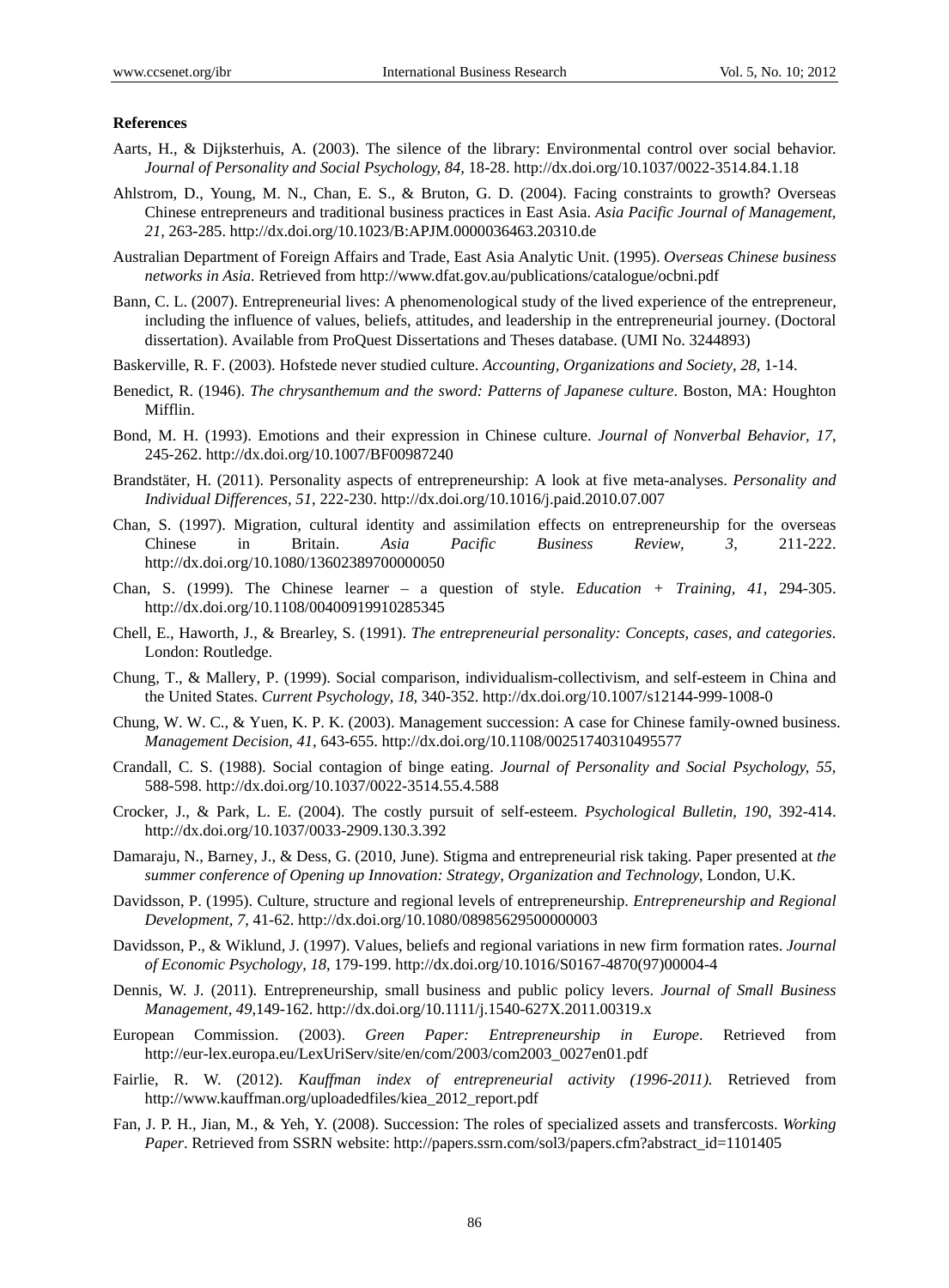- Flash Eurobarometer. (2009). *Entrepreneurship in the EU and beyond Analytic report: A survey in the EU, EFTA countries, Croatia, Turkey, the US, Japan, South Korea, and China.* Retrieved from http://ec.europa.eu/enterprise/policies/sme/facts-figures-analysis/eurobarometer/fl283\_en.pdf
- Fredrickson, B. L. (2001). The role of positive emotions in positive psychology: The broaden-and-build theory of positive emotions. *American Psychologist, 56*, 218-226. http://dx.doi.org/10.1037/0003-066X.56.3.218
- Gao, G., Ting-Toomey, S., & Gudykunst, W. B. (1996). Chinese communication processes. In M. H. Bond (Ed.), *The handbook of Chinese psychology* (pp. 280-293). Hong Kong: Oxford University Press.
- Geertz, C. (1973). *The interpretation of cultures*. New York, NY: Basic Books.
- George, G., & Zahra, S. A. (2002). Culture and its consequences for entrepreneurship. *Entrepreneurship Theory and Practice, 26*(4), 5-8.
- Hall, E. T. (1976). *Beyond Culture*. New York: Anchor Books.
- Hayton, J. C., George, G., & Zahra, S. A. (2002). National culture and entrepreneurship: A review of behavioral research. *Entrepreneurship Theory and Practice, 26*(4), 33-52.
- Ho, D. Y. F. (1986). Chinese patterns of socialization: A critical review. In M. H. Bond (Ed.), *The psychology of the Chinese people* (pp. 1-37). Hong Kong: Oxford UniversityPress.
- Ho, D. Y. F. (1996). Filial piety and its psychological consequences. In M. H. Bond (Ed.), *The handbook of Chinese psychology* (pp. 155-165). Hong Kong: Oxford University Press.
- Hofstede, G. (1980). *Cultural consequences: International differences in work-related values.* Beverly Hills, CA: Sage Publications.
- Hofstede, G. (2001). *Culture's consequences: Comparing values, behaviors, institutions and organizations across nations* (2nd ed.). Thousand Oaks, CA: Sage Publications.
- Hofstede, G., & Bond, M. H. (1988). The Confucius connection: From cultural roots to economic growth. *Organizational Dynamics, 16*(4), 5-21.
- Hofstede, G., Hofstede, G. J., & Minkov, M. (2010). *Cultures and organizations: Software of the mind*. Columbus, OH: McGraw Hill.
- Holt, D. H. (1997). A comparative study of values among Chinese and U.S. entrepreneurs: Pragmatic convergence between contrasting cultures. *Journal of Business Venturing, 12*, 483-505. http://dx.doi.org/10.1016/S0883-9026(96)00131-0
- Jenco, L. K. (2010). "Rule by man" and "rule by law" in early republican China: Contributions to a theoretical debate. *The Journal of Asian Studies, 69*, 181-203. http://dx.doi.org/10.1017/S0021911809991562
- Johnson, S. E., Richeson, J. A., & Finkel, E. J. (2011). Middle class and marginal? Socioeconomic status, stigma, and self-regulation at an elite university. *Journal of Personality and Social Psychology, 100*, 838-852. http://dx.doi.org/10.1037/a0021956
- Kim, H. S. (2008). Culture and the cognitive and neuroendocrine responses to speech. *Journal of Personality and Social Psychology, 94*, 32-47. http://dx.doi.org/10.1037/0022-3514.94.1.32
- Kim, L. (1997). *Imitation to innovation: The dynamics of Korea's technological learning*. Boston, MA: Harvard College.
- Kim, Y., Peng, S., & Chiu, C. (2008). Explaining self-esteem differences between Chinese and North Americans: Dialectical self (vs. self-consistency) or lack of positive self-regard. *Self and Identity, 7*, 113-128. http://dx.doi.org/10.1080/15298860601063437
- Kitayama, S., Snibbe, A. C., Markus, H. R., & Suzuki, T. (2004). Is there any "free" choice? Self and dissonance in two cultures. *Psychological Science, 15,* 527-533.
- Lam, D., Paltiel, J. T., & Shannon, J. H. (1994). The Confucian entrepreneur? Chinese culture, industrial organization, and intellectual property piracy in Taiwan. *Asian Affairs, 20*, 205-217.
- Lau, S. K. (1982). *Society and politics in Hong Kong.* Hong Kong: The Chinese University Press.
- Liao, D., & Sohmen, P. (2001). The development of modern entrepreneurship in China. *Stanford Journal of East Asian Affairs, 1,* 27-33.
- Liu, I. (1986). Chinese cognition. In M. H. Bond (Ed.), *The psychology of the Chinese people* (pp. 73-105). Hong Kong: Oxford UniversityPress.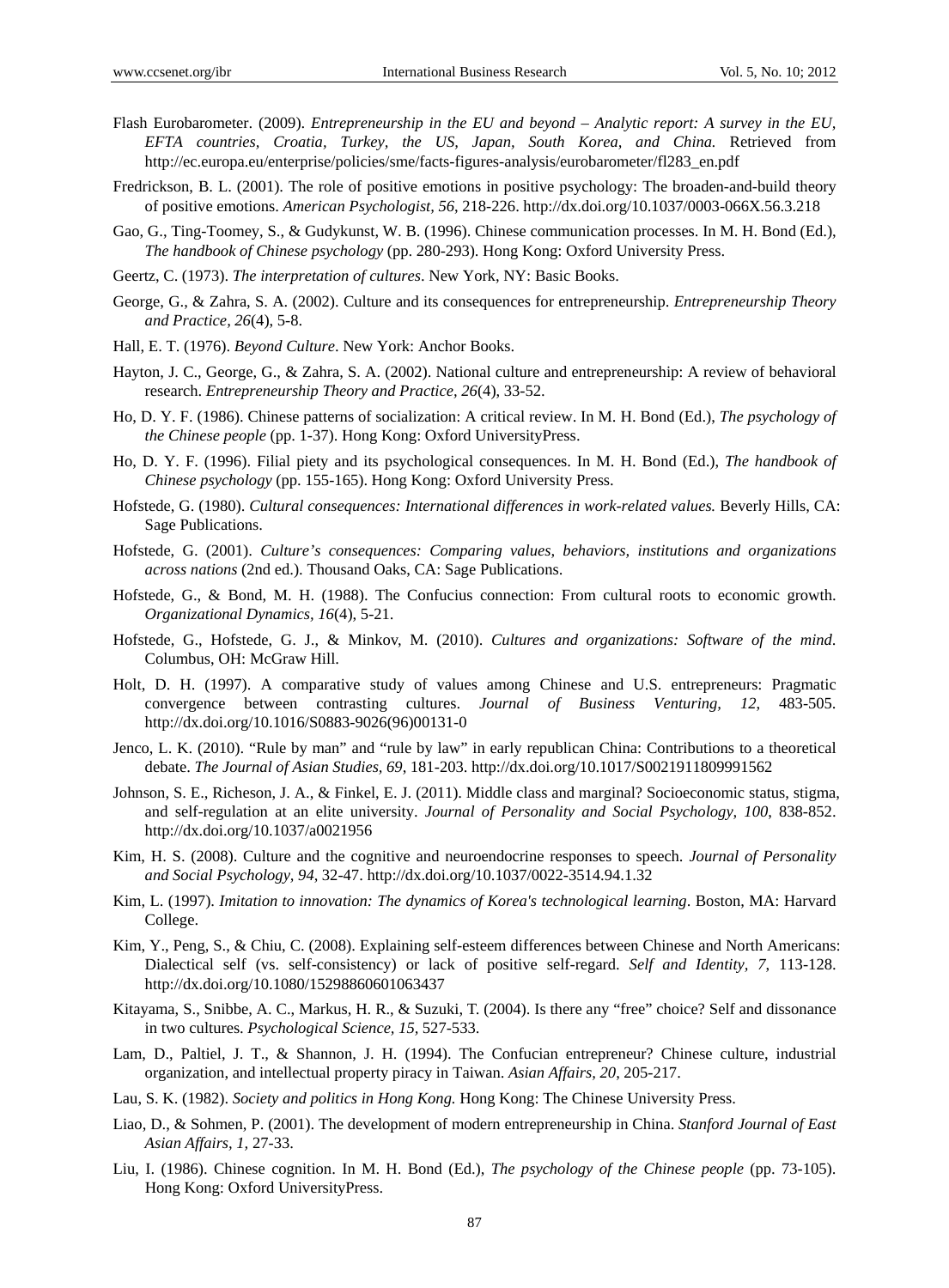Lockett, M. (1988). Culture and the problems of Chinese management. *Organizational Studies, 9,* 475-496.

- Lockwood, P., Jordan, C. H., & Kunda, Z. (2002). Motivation by positive or negative role models: Regulatory focus determines who will best inspire us. *Journal of Personality and Social Psychology, 83,* 854-864. http://dx.doi.org/10.1037/0022-3514.83.4.854
- Macrae, N. (1982, April 17). Intrapreneurial now. *The Economist.* Retrieved from http://www.intrapreneur.com/MainPages/History/Economist.html
- Markus, H., & Kitayama, S. (1991). Culture and the self: Implications for cognition, emotion, and motivation. *Psychological Review, 98,* 224-253. http://dx.doi.org/10.1037/0033-295X.98.2.224
- McGrath, R. G., & MacMillan, I. C. (1992). More like each other than anyone else? A cross-cultural study of entrepreneurial perceptions. *Journal of Business Venturing, 7,* 419-429.
- McGrath, R. G., MacMillan, I. C., & Scheinberg, S. (1992). Elitists, risk-takers, and rugged individualists? An exploratory analysis of cultural differences between entrepreneurs and non-entrepreneurs. *Journal of Business Venturing, 7,* 115-135.
- McSweeney, B. (2002). Hofstede's model of national cultural differences and their consequences: A triumph of faith – a failure of analysis. *Human Relations, 55*, 89-118.
- Meade, R. D., & Barnard, W. A. (1973). Conformity and anticonformity among Americans and Chinese. *Journal of Social Psychology, 89,* 15-24.
- Mesquita, B., & Frijda, N. H. (1992). Cultural variations in emotions: A review. *Psychological Bulletin, 112,*  179-204. http://dx.doi.org/10.1037/0033-2909.112.2.179
- Montanye, J. A. (2006). Entrepreneurship. *The Independent Review, 10,* 549-571.
- Okazaki, T. (2004). *Selection and imitation in institutional evolution: Analysis of institutional change in Japan, 1960-1999*. Tokyo, Japan: The University of Tokyo.
- Organization for Economic Co-operation and Development (OECD). (2004). *Fostering entrepreneurship and firm creation as a driver of growth in a global economy.* Retrieved from http://www.oecd.org/dataoecd/6/14/31917899.pdf
- Organization for Economic Co-operation and Development (OECD). (2005). *SME and entrepreneurship outlook.*  Retrieved from http://www.camaras.org/publicado/europa/pdf/8505011E.pdf
- Oxfeld, E. (1992). Individualism, holism, and the market mentality: Notes on the recollections of a Chinese entrepreneur. *Cultural Anthropology, 7*, 267-300.
- Paulus, P. B., & Brown, V. R. (2007). Toward more creative and innovative group idea generation: A cognitive-social-motivational perspective of brainstorming. *Social and Personality Psychology Compass, 1,* 248-265. http://dx.doi.org/10.1111/j.1751-9004.2007.00006.x
- Pedersen, J. S. (1988). The entrepreneur and cultural values: Recent work in British economic history. *Rocky Mountain Review of Language and Literature, 42*, 231-236.
- Poutziouris, P., Wang, Y., & Chan, S. (2002). Chinese entrepreneurship: the development of small family firms in China. *Journal of Small Business and Enterprise Development, 9,* 383-399. http://dx.doi.org/10.1108/14626000210450568
- Quadrini, V. (2009). Entrepreneurship in macroeconomics. *Annals of Finance, 5,* 295-311. http://dx.doi.org/10.1007/s10436-008-0105-7
- Quinn, D. M., & Chaudoir, S. R. (2009). Living with a concealable stigmatized identity: The impact of anticipated stigma, centrality, salience, and cultural stigma on psychological distress and health. *Journal of Personality and Social Psychology, 27,* 634-651.http://dx.doi.org/10.1037/a0015815
- Redding, G., & Wong, G. Y. Y. (1986). The psychology of Chinese organizational behavior. In M. H. Bond (Ed.), *Thepsychologyof the Chinese people* (pp. 267-295). Hong Kong: Oxford UniversityPress.
- Redding, S. G. (1990). *The spirit of Chinese capitalism.* Berlin; New York, NY: de Gruyter.
- Ryan, R. M., & Deci, E. L. (2000). Self-determination theory and the facilitation of intrinsic motivation, social development, and well-being. *American Psychologist, 55,* 68-78. http://dx.doi.org/10.1037/0003-066X.55.1.68
- Schumpeter, J. A. (1934). *The theory of economic development: An inquiry into profits, capital, credit, interest,*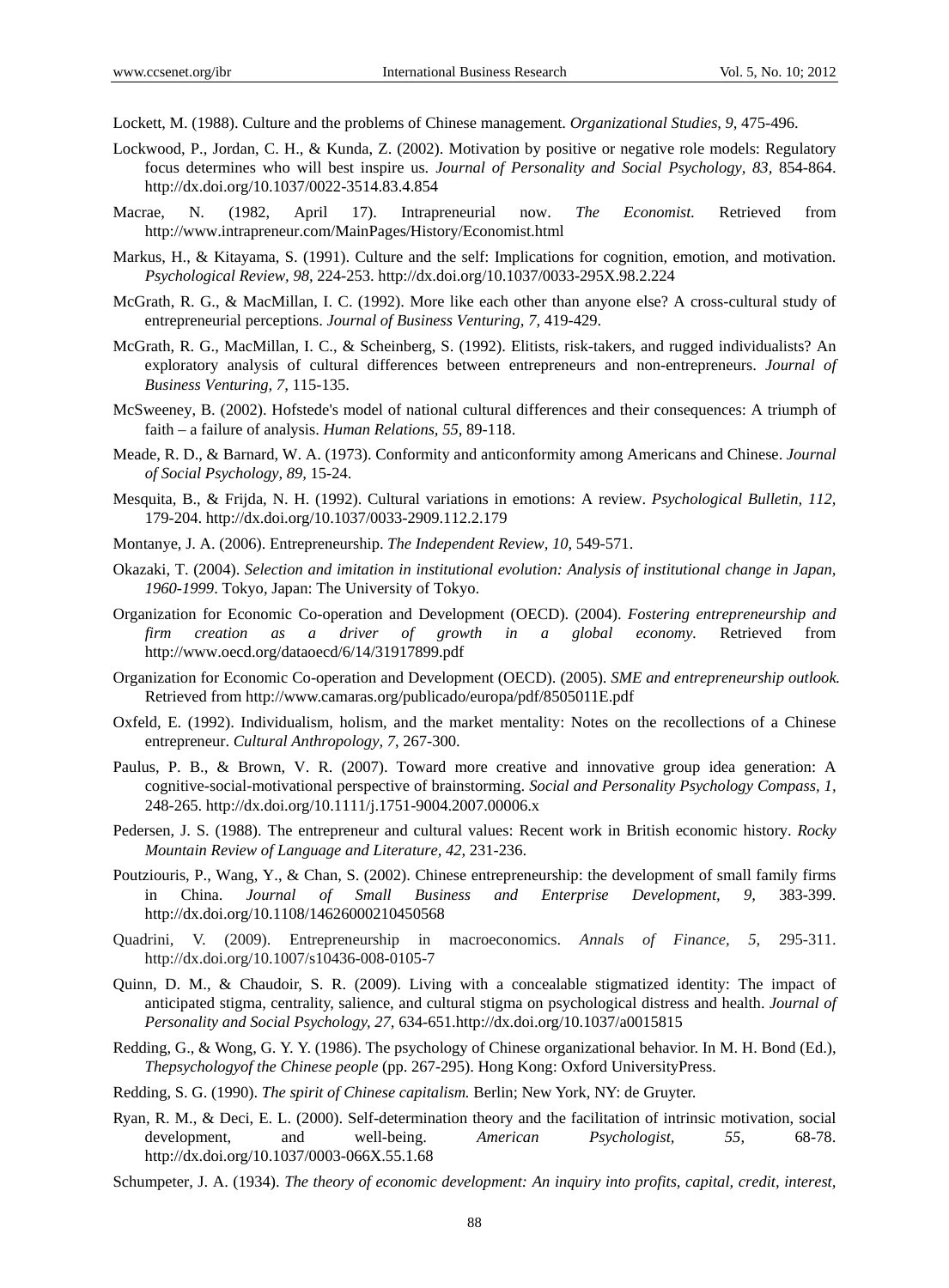*and the business cycle* (republished in 1982). New York, NY: Transaction Publishers.

- Schumpeter, J. A. (1942). *Capitalism, socialism, and democracy.* New York: Harper and Brothers.
- Shane, S. (2008). *Illusions of entrepreneurship: The costly myths that entrepreneurs, investors, and policy makers live by.* New Haven, CT: Yale University Press.
- Shane, S. (1992). Why do some societies invent more than others? *Journal of Business Venturing, 7,* 29-46. http://dx.doi.org/10.1016/0883-9026(92)90033-N
- Shane, S., Kolvereid, L., &Westhead, P. (1991). An exploratory examination of the reasons leading to newfirm formation across country and gender. *Journal of Business Venturing, 6,* 431-446. http://dx.doi.org/10.1016/0883-9026(91)90029-D
- Shivani, S., Mukherjee, S. K., & Sharan, R. (2006). Socio-cultural influences on Indian entrepreneurs: The need for appropriate structural interventions. *Journal of Asian Economics, 17*, 5-13. http://dx.doi.org/10.1016/j.asieco.2006.01.002
- Snavely, W. B., Miassoedov, S., & McNeilly, K. (1998). Cross-cultural peculiarities of the Russian entrepreneur: Adapting to the new Russians. *Business Horizons, 41*(2), 8-14.
- Stiglitz, J. E. (1996). Some lessons from the East Asian miracle. *The World Bank Research Observer, 11,* 151-177.
- Stipek, D., Weiner, B., & Li, K. (1989). Testing some attribution-emotion relations in the People's Republic of China. *Journal of Personality and Social Psychology, 56,* 109-116. http://dx.doi.org/10.1037/0022-3514.56.1.109
- Tan, J. (2002). Culture, nation, and entrepreneurial strategic orientations: Implications for an emerging economy. *Entrepreneurship Theory and Practice, 26*(4), 95-111.
- Tangney, J. P., & Dearing, R. L. (2002). *Shame and guilt*. New York, NY: The Guilford Press.
- *The Economist*. (2011, Feb. 3). Dusk for the patriarchs: As ageing tycoons die, their heirs are feuding and their empires are at risk. Retrieved from http://www.economist.com/node/18070436
- Thomas, A. S., & Mueller, S. L. (2000). A case for comparative entrepreneurship: Assessing the relevance of culture. *Journal of International Business Studies, 31,* 287-301.
- U.S. Government Printing Office. (2006). *Impacts of piracy and counterfeiting of American goods and intellectual property in China: Hearing before the Subcommittee on Trade, Tourism, and Economic Development of the Committee on Commerce, Science, and Transportation, United States Senate, One Hundred Ninth Congress, Second Session, March 8, 2006* (S. HRG. 109–1105). Retrieved from http://www.gpo.gov/fdsys/pkg/CHRG-109shrg63758/pdf/CHRG-109shrg63758.pdf
- Weber, M. (1964). *The religion of China: Confucianism and Taoism.* New York, NY: The Macmillan Company.
- Wilson, R. W. (1974). *The moral state: A study of the political socialization of Chinese and American children.*  New York, NY: The Free Press.
- Wu, D. Y. H., & Tseng, W. (1985). Introduction: The characteristics of Chinese culture. In W. Tseng & D. Y. H. Wu (Eds.), *Chinese culture and mental health.* Orlando, FL: Academic Press.
- Yeung, I., & Tung, R. (1996). Achieving business success in Confucian societies: The importance of *guanxi*(connections). *Organizational Dynamics, 25*, 54-65.
- Yik, M. S. M., Bond, M. H., & Paulhus, D. L. (1998). Do Chinese self-enhance or self-efface? It's a matter of domain. *Personality and Social Psychology Bulletin, 24*, 399-406.
- Yu, A. (1996). Ultimate life concerns, self, and Chinese achievement motivation. In M. H. Bond (Ed.), *The handbook of Chinese psychology* (pp. 227-246). Hong Kong: Oxford University Press.
- Zapalska, A. M., & Edwards, W. (2001). Chinese entrepreneurship in a cultural and economic perspective. *Journal of Small Business Management, 39,* 286-292.

#### **Notes**

Note 1. This definition stresses a salient feature of entrepreneurs – risk-taking propensity, but it limits the scope of entrepreneurship. Actually, entrepreneurial activities occur not only in start-up businesses, but also in established ones. In order to differentiate the two kinds of entrepreneurs, a new word was coined – intrapreneur, which refers to someone who behaves like an entrepreneur, but works in a large corporation (Macrae, 1982).